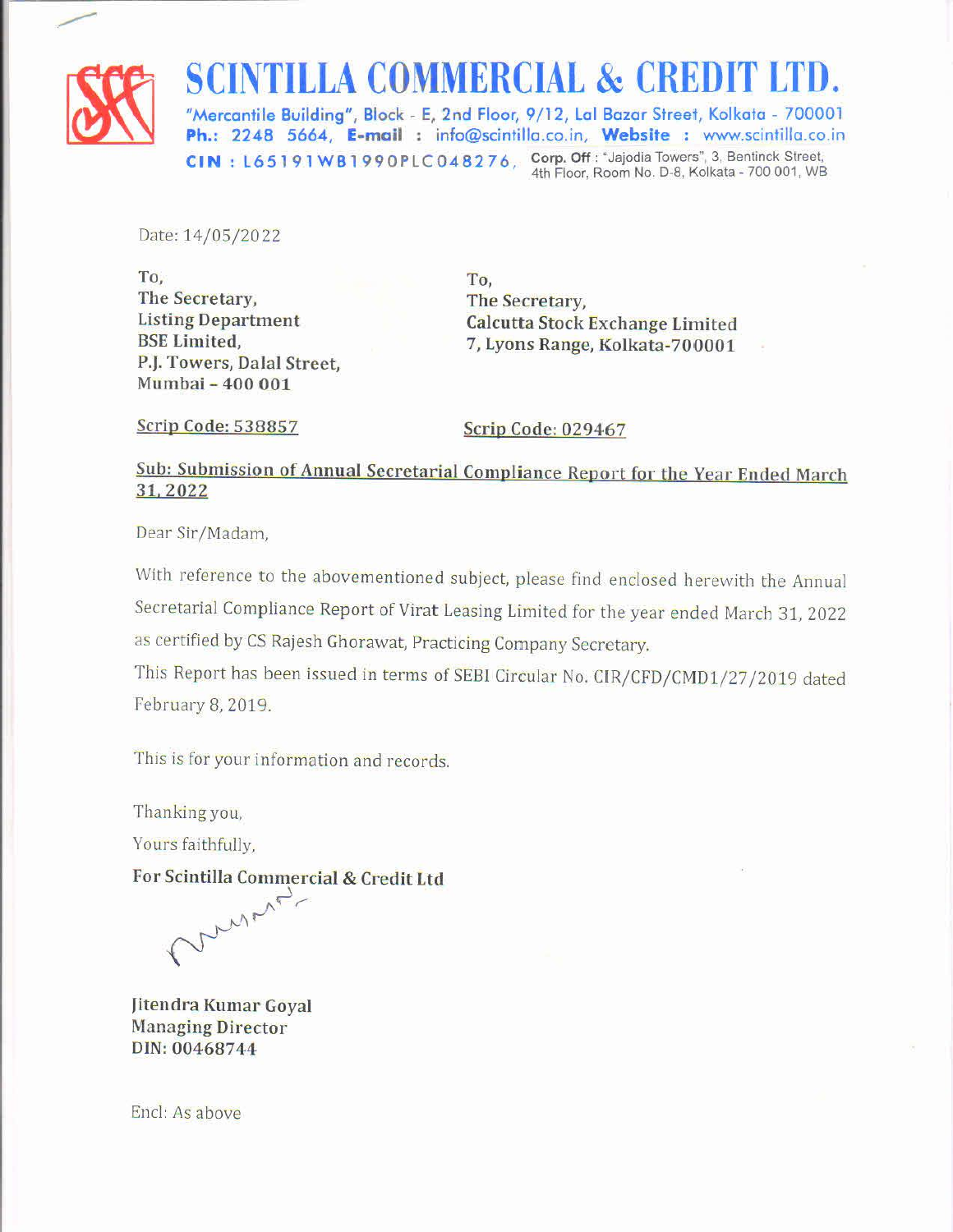#### RAJESH GHORAWAT 68, R. K. CHATTERJEE ROAD, PRACTISING COMPANY SECRETARY KASBA BAKULTALA, 3RDFLOOR,

KOLKATA-700042 MOBILE- 9836029000 Email Id-rgadvisory18@qmail.com

#### ANNUAL SECRETARIAL COMPLIANCE REPORT OF SCINTILLA COMMERCIAL & CREDIT LTD FOR THE YEAR ENDED MARCH 31, 2022

To

Scintilla Commercial & Credit Ltd "Mercantile Building" Block - E,  $2<sup>nd</sup>$  Floor 9/12, Lal Bazar Street Kolkata - 700001

I, Rajesh Ghorawat, Practising Company Secretary have examined:

- a) all the documents and records made available to me and explanation provided by Scintilla Commercial & Credit Ltd ("the listed entity"),
- b) the filings/ submissions made by the listed entity to the stock exchanges,
- c) website of the listed entity,
- d) any other document/ filing, as may be relevant, which has been relied upon to make this certification,

for the Year Ended March 31, 2022 ("Review Period") in respect of compliance with the provisions of:

- a) the Securities and Exchange Board of India Act, 1992 ("SEBI Act") and the Regulations, circulars, guidelines issued thereunder; and
- b) the Securities Contracts (Regulation) Act, 1956 ("SCRA"), rules made thereunder and the Regulations, circulars, guidelines issued thereunder by the Securities and Exchange Board of India ("SEBI");

The specific Regulations, whose provisions and the circulars / guidelines issued thereunder, have been examined, to the extent of Acts / Provisions of the Acts applicable to the company include: -

- a) Securities and Exchange Board of India (Listing Obligations and Disclosure Requirements) Regulations, 2015;
- b) Securities and Exchange Board of India (Issue of Capital and Disclosure Requirements) Regulations, 2018; (Not Applicable to the Company during the review period)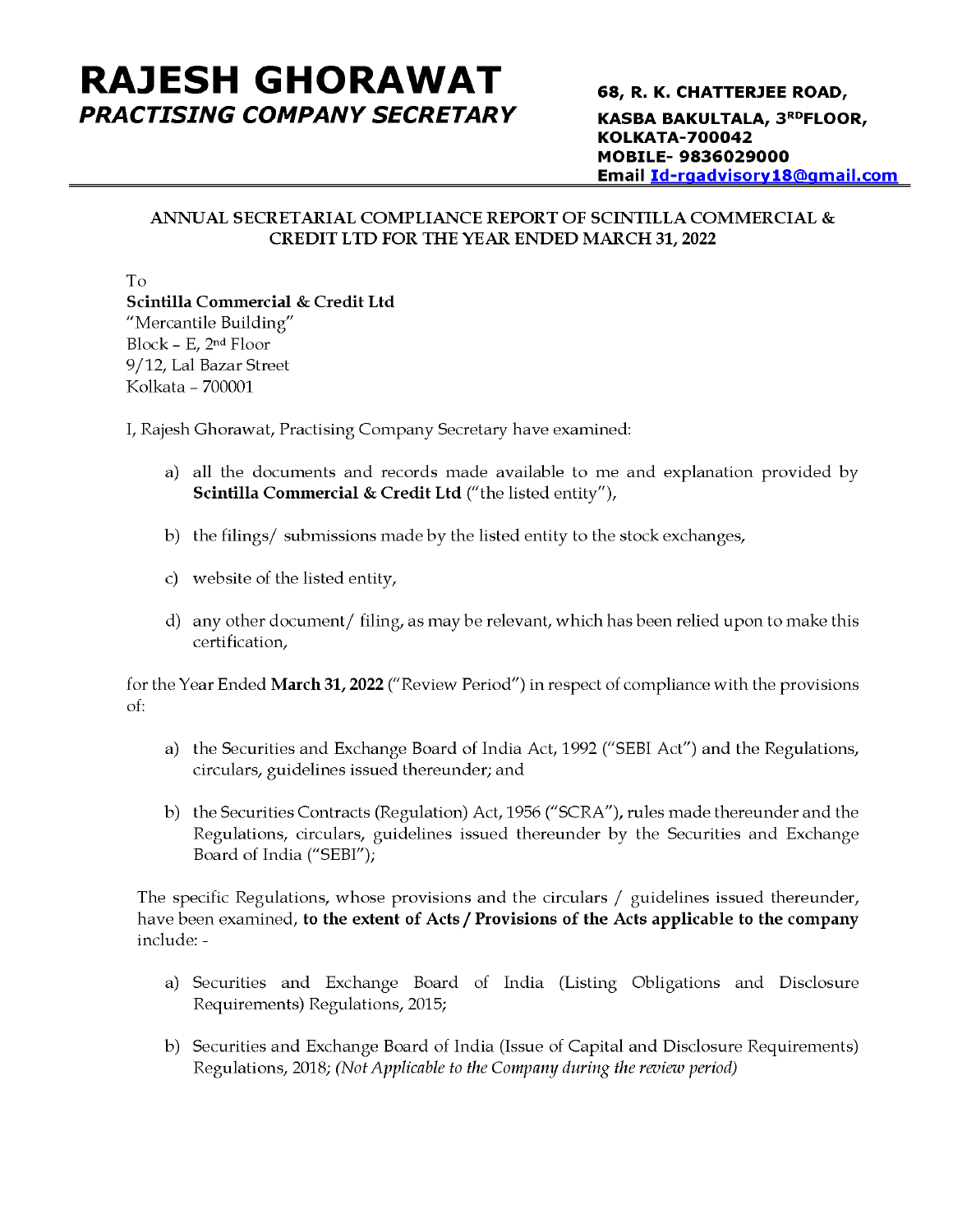## RAJESH GHORAWAT 68, R. K. CHATTERJEE ROAD,

- c) Securities and Exchange Board of India (Substantial Acquisition of Shares and Takeovers) Regulations, 2011;
- d) Securities and Exchange Board of India (Buyback of Securities) Regulations, 2018; (Not Applicable to the Company during the review period)
- e) Securities and Exchange Board of India (Share Based Employee Benefits) Regulations, 2014; (Not Applicable to the Company during the review period)
- f) Securities and Exchange Board of India (Issue and Listing of Debt Securities) Regulations, 2008; (Not Applicable to the Company during the review period)
- g) Securities and Exchange Board of India (Issue and Listing of Non-Convertible and Redeemable Preference Shares) Regulations, 2013; (Not Applicable to the Company during the review period) Securities and Exchange Board of Indi<br>Takeovers) Regulations, 2011;<br>Securities and Exchange Board of India (B<br>Applicable to the Company during the review p<br>Securities and Exchange Board of India (S<br>2014; (Not Applicable to
- h) Securities and Exchange Board of India (Prohibition of Insider Trading) Regulations, 2015;
- i) Securities and Exchange Board of India (Depositories and Participant) Regulations, 2018;
- j) Securities and Exchange Board of India (Registrars to an Issue and Share Transfer Agents) Regulation, 1993

and circulars/ guidelines issued thereunder;

and based on the above examination, I hereby report that, during the Review Period:

a) The listed entity has complied with the provisions of the above Regulations and circulars/ guidelines issued thereunder, except in respect of matters specified below:

|                                                                                                                                                                           | Securities and Exchange Board of India (Buyback of Securities) Regulations, 2018; (Not<br>Applicable to the Company during the review period)                                                    |            |                             |  |  |  |  |  |
|---------------------------------------------------------------------------------------------------------------------------------------------------------------------------|--------------------------------------------------------------------------------------------------------------------------------------------------------------------------------------------------|------------|-----------------------------|--|--|--|--|--|
|                                                                                                                                                                           | Securities and Exchange Board of India (Share Based Employee Benefits) Regulations,<br>2014; (Not Applicable to the Company during the review period)                                            |            |                             |  |  |  |  |  |
|                                                                                                                                                                           | Securities and Exchange Board of India (Issue and Listing of Debt Securities) Regulations,<br>2008; (Not Applicable to the Company during the review period)                                     |            |                             |  |  |  |  |  |
|                                                                                                                                                                           | Securities and Exchange Board of India (Issue and Listing of Non-Convertible and<br>Redeemable Preference Shares) Regulations, 2013; (Not Applicable to the Company during<br>the review period) |            |                             |  |  |  |  |  |
| 2015;                                                                                                                                                                     | Securities and Exchange Board of India (Prohibition of Insider Trading) Regulations,                                                                                                             |            |                             |  |  |  |  |  |
|                                                                                                                                                                           | Securities and Exchange Board of India (Depositories and Participant) Regulations, 2018,                                                                                                         |            |                             |  |  |  |  |  |
|                                                                                                                                                                           | Securities and Exchange Board of India (Registrars to an Issue and Share Transfer Agents)<br>Regulation, 1993                                                                                    |            |                             |  |  |  |  |  |
| circulars/ guidelines issued thereunder;                                                                                                                                  |                                                                                                                                                                                                  |            |                             |  |  |  |  |  |
| sed on the above examination, I hereby report that, during the Review Period:                                                                                             |                                                                                                                                                                                                  |            |                             |  |  |  |  |  |
| The listed entity has complied with the provisions of the above Regulations and circulars/<br>guidelines issued thereunder, except in respect of matters specified below: |                                                                                                                                                                                                  |            |                             |  |  |  |  |  |
| <b>S1.</b>                                                                                                                                                                | Requirement<br>Compliance                                                                                                                                                                        | Deviations | <b>Observations/Remarks</b> |  |  |  |  |  |
| No.                                                                                                                                                                       | (Regulations/Circulars/Guideline                                                                                                                                                                 |            | of Practicing Company       |  |  |  |  |  |
|                                                                                                                                                                           | s including specific clause)                                                                                                                                                                     |            | Secretary                   |  |  |  |  |  |
|                                                                                                                                                                           | NIL                                                                                                                                                                                              | <b>NIL</b> | <b>NIL</b>                  |  |  |  |  |  |

- b) The listed entity has maintained proper records under the provisions of the above Regulations and circulars/ guidelines issued thereunder in so far as it appears from our examination of those records.
- c) The following are the details of action taken against the listed entity/ its promoters/ directors/ material subsidiaries either by SEBI or by Stock Exchanges (including under the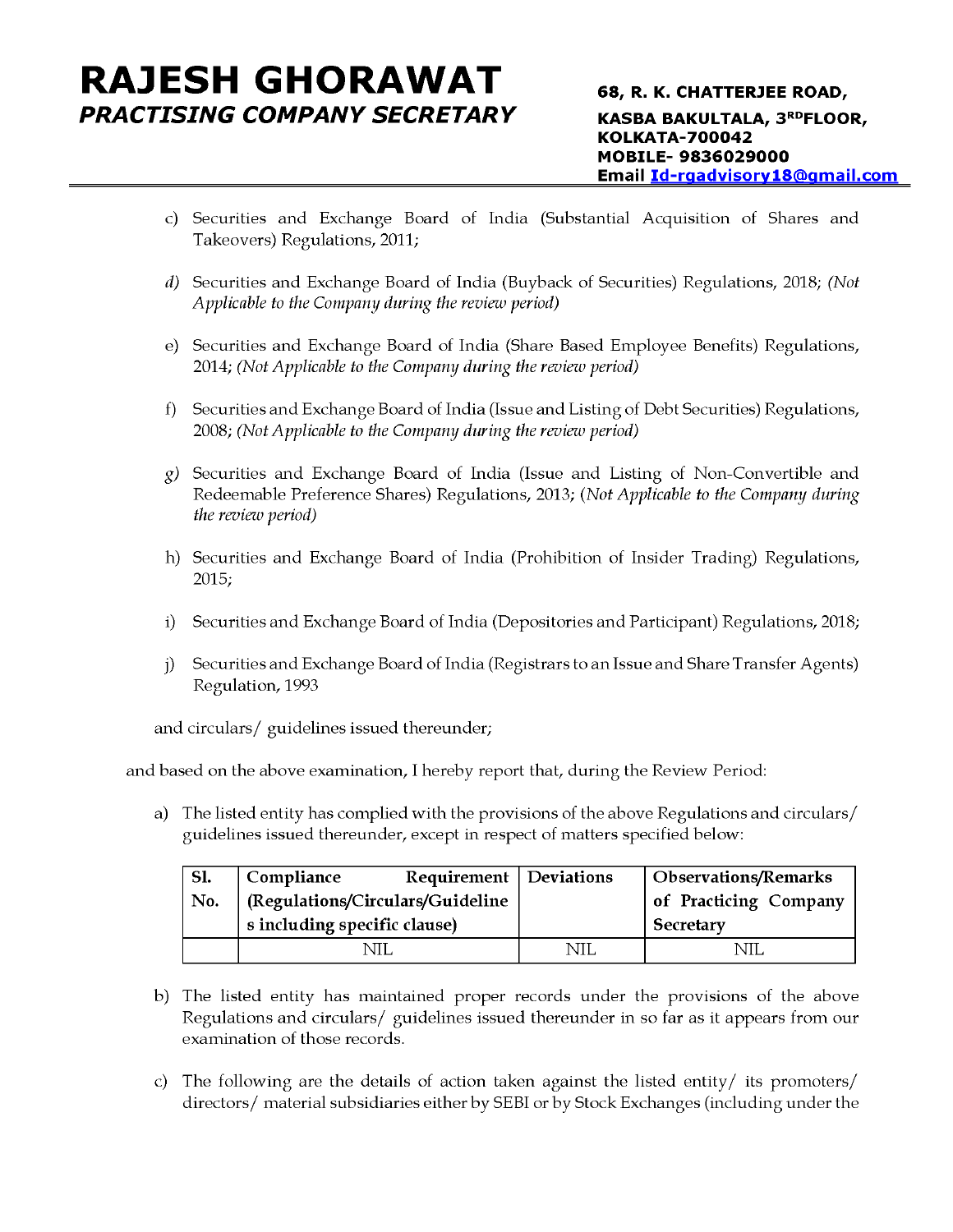# RAJESH GHORAWAT 68, R. K. CHATTERJEE ROAD, **SH GHORAWAT**<br>
Francian Company SECRETARY<br>
Standard Operating Procedures issued by<br>
aforesaid Acts/ Regulations and circulars/ g

PRACTISING COMPANY SECRETARY KASBA BAKULTALA, 3<sup>rd</sup>Floor,<br>KOLKATA-700042<br>MOBILE- 9836029000 Email Id-rgadvisory18@qmail.com

|            | <b>SH GHORAWAT</b> : |                        |                                                                                                                                                               |                                                                                                                                             |
|------------|----------------------|------------------------|---------------------------------------------------------------------------------------------------------------------------------------------------------------|---------------------------------------------------------------------------------------------------------------------------------------------|
|            |                      | SING COMPANY SECRETARY |                                                                                                                                                               | 68, R. K. CHATTERJEE ROAD,<br><b>KASBA BAKULTALA, 3RDFLOOF</b><br><b>KOLKATA-700042</b><br>MOBILE-9836029000<br>Email Id-rgadvisory18@gmail |
|            |                      |                        | Standard Operating Procedures issued by SEBI through various circulars) under the<br>aforesaid Acts/ Regulations and circulars/ guidelines issued thereunder: |                                                                                                                                             |
| <b>S1.</b> | <b>Action</b>        | <b>Details</b><br>оf   | Details of Action taken                                                                                                                                       | Observations                                                                                                                                |
| No.        | <b>Taken By</b>      | Violation              | fines,<br>warning<br>e.g.,<br>letter, debarment, etc.                                                                                                         | <b>Remarks of Practicing</b><br>Company Secretary, if<br>any                                                                                |

|            | <b>SH GHORAWAT</b><br>SING COMPANY SECRETARY                                                                                                                                                                                                                                               |                                                          |    | aforesaid Acts/ Regulations and circulars/ guidelines issued thereunder:          | <b>KOLKATA-700042</b>                                                                                                                                                                                                                                                                                                                               |     | 68, R. K. CHATTERJEE ROAD,<br><b>KASBA BAKULTALA, 3RDFLOOR,</b><br>MOBILE-9836029000<br>Email Id-rgadvisory18@gmail.co<br>Standard Operating Procedures issued by SEBI through various circulars) under the |  |
|------------|--------------------------------------------------------------------------------------------------------------------------------------------------------------------------------------------------------------------------------------------------------------------------------------------|----------------------------------------------------------|----|-----------------------------------------------------------------------------------|-----------------------------------------------------------------------------------------------------------------------------------------------------------------------------------------------------------------------------------------------------------------------------------------------------------------------------------------------------|-----|-------------------------------------------------------------------------------------------------------------------------------------------------------------------------------------------------------------|--|
| Sl.<br>No. | Action<br><b>Details</b><br><b>Taken By</b><br>Violation                                                                                                                                                                                                                                   |                                                          | of | Details of Action taken<br>fines, warning<br>e.g.,<br>letter, debarment, etc.     |                                                                                                                                                                                                                                                                                                                                                     | any | Observations<br><b>Remarks of Practicing</b><br>Company Secretary, if                                                                                                                                       |  |
|            | <b>NIL</b><br><b>NIL</b><br><b>NIL</b><br><b>NIL</b><br>The listed entity has taken the following actions to comply with the observations made in<br>previous reports:                                                                                                                     |                                                          |    |                                                                                   |                                                                                                                                                                                                                                                                                                                                                     |     |                                                                                                                                                                                                             |  |
| Sr.<br>No. | Observations of<br>the Practicing<br>Company<br>Secretary in the<br><b>Previous Reports</b>                                                                                                                                                                                                |                                                          |    | Observation made<br>in the Secretarial<br>Compliance report<br>for the year ended | <b>Actions taken</b><br>by the Listed<br>entity, if any                                                                                                                                                                                                                                                                                             |     | <b>Comments of the</b><br>Practicing<br>Company<br>Secretary on the<br>actions taken by<br>the listed entity                                                                                                |  |
| 1.         | Delay of one (1) day<br>in Compliance of<br>Regulation 23(9) of<br><b>SEBI</b><br>Regulation, 2015 for<br>the Half Year ended<br>September,<br>BSE Imposed fine<br>the<br>on<br>through<br>its<br>pursuant<br>Circular<br>SEBI/HO/CFD/C<br>MD/CIR/P/2020/<br>12 dated January 22,<br>2020. | (LODR)<br>2020.<br>Company<br>mail<br><b>SEBI</b><br>no. |    | 2021                                                                              | The<br>Company<br>served a<br>had<br>letter to BSE via<br>mail dated 28-<br>01-2021 seeking<br>waiver of the<br>fine.<br><b>BSE</b><br>via<br>its<br>email dated 13-<br>08-2021<br>have<br>waived off the<br>fine levied on<br>the company's<br>request for Non<br>- Compliance of<br>Regulation<br>23(9) of SEBI<br>(LODR)<br>Regulations,<br>2015 |     | <b>NIL</b>                                                                                                                                                                                                  |  |